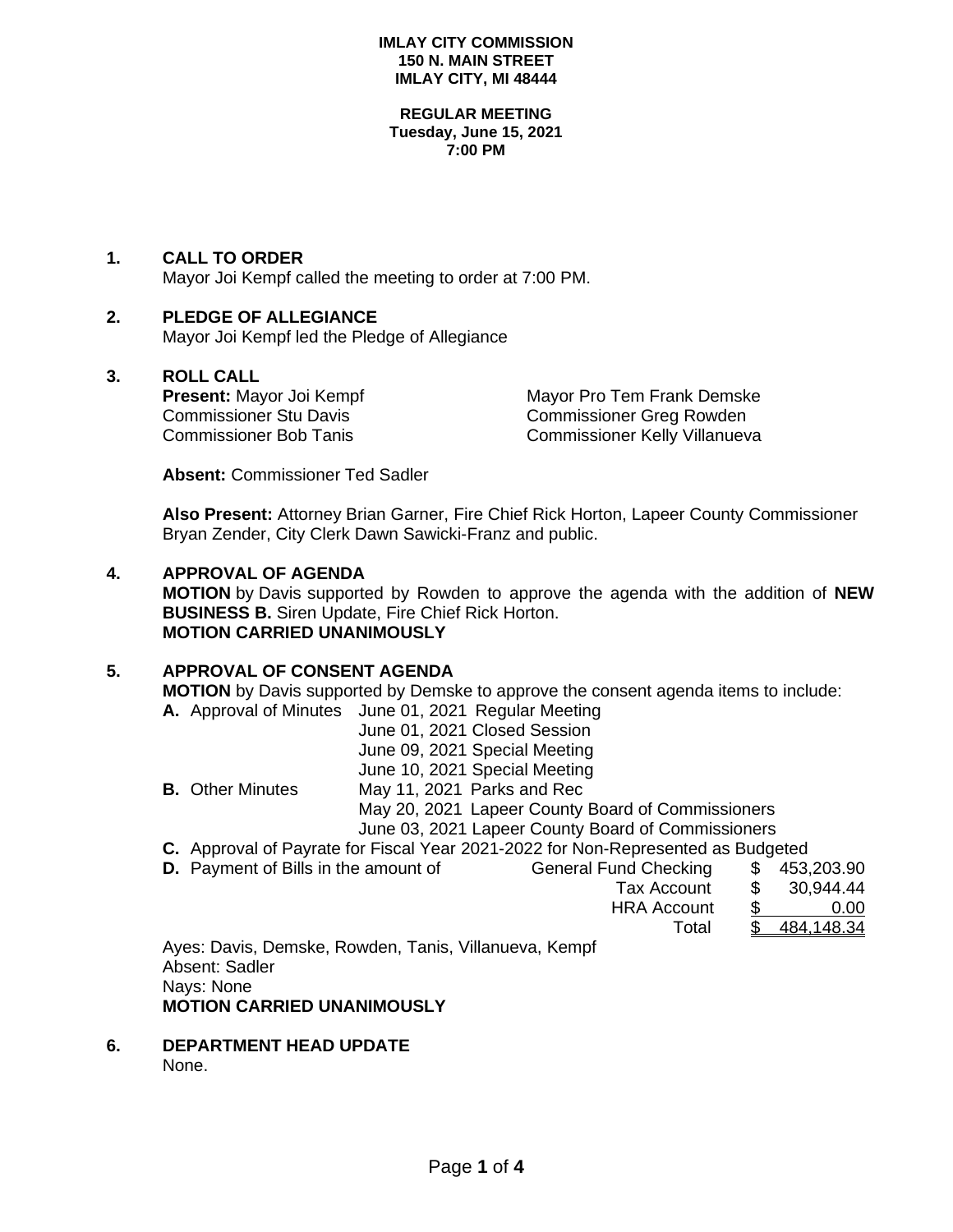#### **IMLAY CITY COMMISSION 150 N. MAIN STREET IMLAY CITY, MI 48444**

#### **REGULAR MEETING Tuesday, June 15, 2021 7:00 PM**

# **7. OLD BUSINESS**

## **A. AUDIT FIRM APPROVAL**

Discussion of the bid opening form in the board packet with the four bids received for this project noted.

**MOTION** by Tanis supported by Davis to approve the bid from King & King CPAs LLC for five years at a range in cost from \$12,300-\$13,400 for city auditing services as presented.  **ROLL CALL VOTE**

Ayes: Tanis, Davis, Demske, Rowden, Villanueva, Kempf Absent: Sadler

Nays: None

# **MOTION CARRIED UNANIMOUSLY**

# **B. OPEB EVALUATION AND APPROVAL**

City Clerk Dawn Sawicki-Franz explained that the audit firms that submitted bids did not include the OPEB reporting and City Manager Craig Horton had explained her that there were very few firms that will do this reporting and Watkins Ross had the lowest price to prepare this reporting for the city.

**MOTION** by Davis supported by Tanis to accept the bid from Watkins Ross to prepare the reporting for the OPEB at a cost of \$4000 for the fiscal year ending June 30, 2021 and \$1,300 for the fiscal year ending June 30, 2022.

#### **ROLL CALL VOTE**

Ayes: Davis, Tanis. Villanueva, Demske, Rowden, Kempf Absent: Sadler

Nays: None

**MOTION CARRIED UNANIMOUSLY**

# **C. SPECIAL EVENT APPLICATION-SASQUATCH BEARD & MUSTACHE EXPERIENCE**

**MOTION** by Davis supported by Demske to grant permission to the DDA as requested for closure of Main Street between E Third and Depot Drive on Saturday, June 26, 2021 from 12:00PM to 11:00PM.

## **MOTION CARRIED UNANIMOUSLY**

## **8. NEW BUSINESS**

# **A. AMERICAN TOWER LEASE**

**MOTION** by Demske supported by Davis to extend the current American Tower lease with Option 2: 30-year extension, (6) 5-year renewal terms with \$45,000 signing bonus, rental amounts and escalation rate to remain with a new expiration date of 05/16/2056.

#### **ROLL CALL VOTE**

Ayes: Demske, Davis, Rowden, Tanis. Villanueva, Kempf Absent: Sadler Nays: None **MOTION CARRIED UNANIMOUSLY**

#### **VERIZON EQUIPMENT UPDATE**

**MOTION** by Rowden supported by Tanis to approve the proposed installation of updated equipment from Verizon Wireless through the American Tower Lease Agreement. **ROLL CALL VOTE** Ayes: Rowden, Tanis, Villanueva, Davis, Demske, Kempf Absent: Sadler

Nays: None

## **MOTION CARRIED UNANIMOUSLY**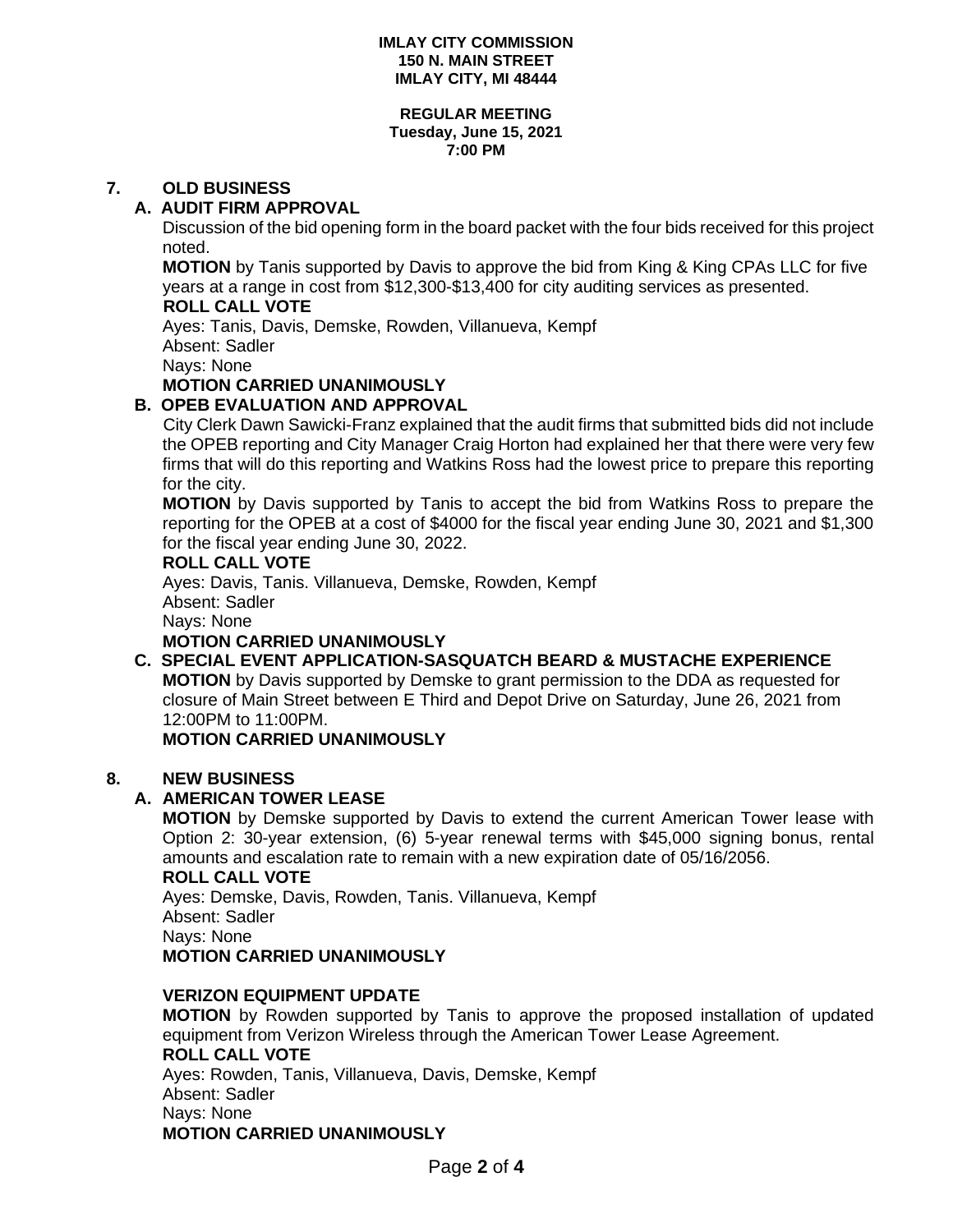**REGULAR MEETING Tuesday, June 15, 2021 7:00 PM**

# **B. FIREHALL SIREN UPDATE**

Fire Chief Rick Horton updated the City Commission regarding the study to replace the old siren on the old fire hall that freezes up in the winter time and is so old that replacement parts are not available any longer. The quote for the new one will include a two-way system to integrate with the siren located near Hickory Square. The cost of approximately \$24,400 will include installation on a pole located in Lamb Steel Park and will include the removal of the old siren that is currently located on top of the old fire hall.

Fire Chief Rick Horton also stated that the new air-packs for the fire fighters should be in within the next two weeks.

#### **NO MOTION, INFORMATIONAL ONLY**

**C. FIRST READING-CAREGIVER ZONING ORDINANCE AMENDMENT** Zoning Ordinance Amendment Caregiver Cultivation of Marijuana for Medical Use was read and explained by Attorney Brian Garner.

# **NO MOTION, READING AND DISCUSSION ONLY**

**D. FIRST READING-EMERGENCY FIRE AND POLICE COST RECOVERY ORDINANCE** Attorney Brian Garner read and explained the Emergency Fire and Police Cost Recovery Ordinance-Chapter 156.

**NO MOTION, READING AND DISCUSSION ONLY**

- **E. REAPPOINTMENT OF JOHN LENGEMANN TO THE PLANNING COMMISSION MOTION** by Davis supported by Tanis to reappoint John Lengemann to the Planning Commission for a term of three years – ending June 30, 2024. **MOTION CARRIED UNANIMOUSLY**
- **F. REAPPOINTMENT OF JOHN LENGEMANN TO THE HOUSING BOARD OF APPEALS MOTION** by Davis supported by Tanis to reappoint John Lengemann to the Housing Board of Appeals for a term of three years – ending June 30, 2024. **MOTION CARRIED UNANIMOUSLY**
- **G. REAPPOINTMENT OF JOHN LENGEMANN TO THE ZONING BOARD OF APPEALS MOTION** by Davis supported by Rowden to reappoint John Lengemann to the Zoning Board of Appeals for a term of three years – ending June 30, 2024. **MOTION CARRIED UNANIMOUSLY**

## **H. REAPPOINTMENT OF EARL GASS TO THE ZONING BOARD OF APPEALS MOTION** by Davis supported by Villanueva to reappoint Earl Gass to the Zoning Board of Appeals for a term of three years – ending June 30, 2024. **MOTION CARRIED UNANIMOUSLY**

## **9. OTHER BUSINESS**

Fire Fighter Scott Stone informed the Commission of a recently received grant from the Four County Community Foundation in the amount of \$3,398.00 for the purchase of two AED (Automated External Defibrillator) machines for the fire department.

**10. CITIZENS FROM THE FLOOR** None